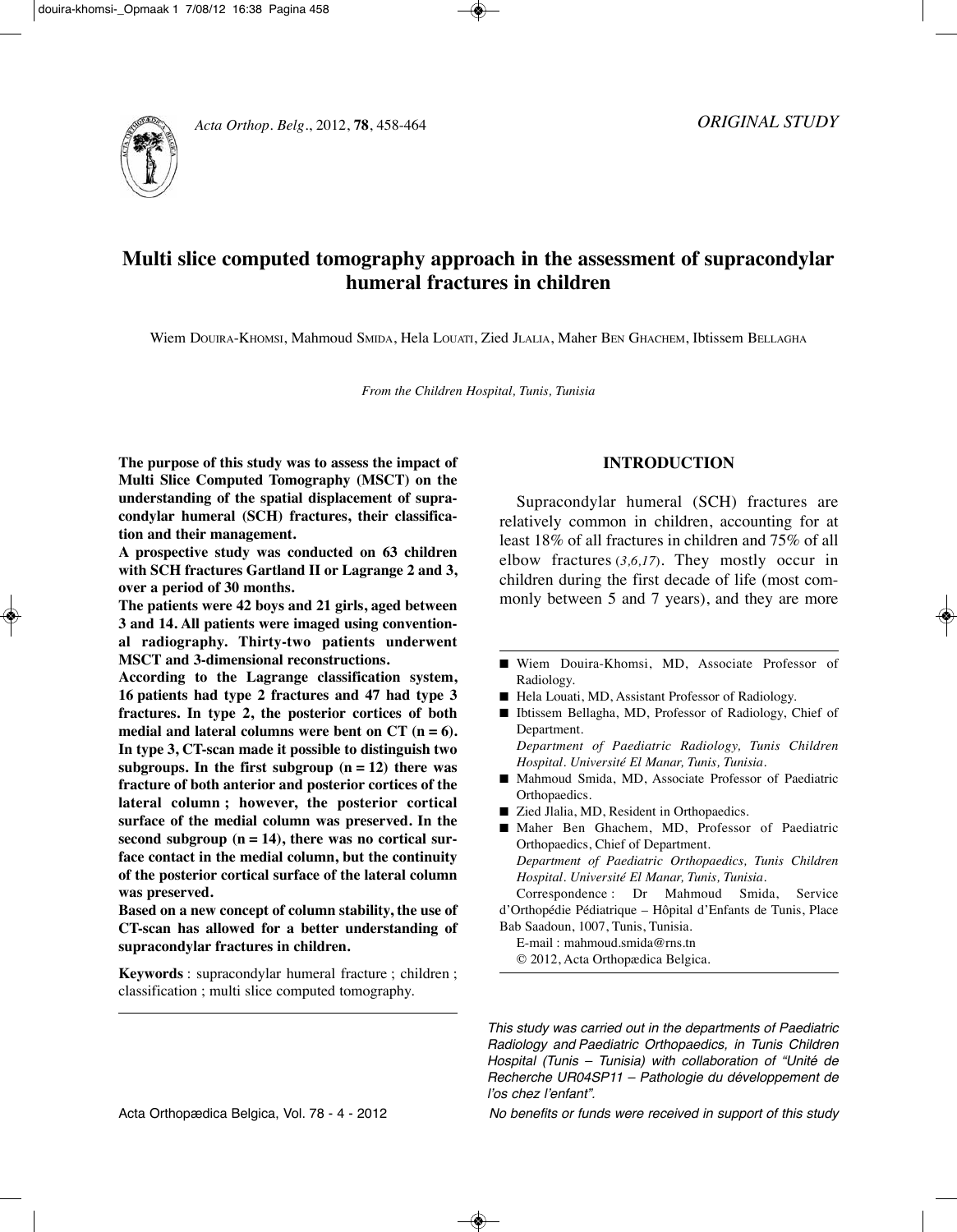| Type           | Radiologic characteristics                                                                                                                               |
|----------------|----------------------------------------------------------------------------------------------------------------------------------------------------------|
|                | Undisplaced fractures                                                                                                                                    |
| $\mathfrak{D}$ | Unidirectional displacement                                                                                                                              |
| 3              | Multidirectional displacement including posterior<br>tilt, translation, rotation and coronal angulation.<br>Contact between bone fragments is maintained |
|                | Fracture with complete displacement without<br>contact between the fragments                                                                             |

Table I. — Lagrange's classification of supracondylar fractures of the humerus in children

Table II. — Gartland's classification of supracondylar fractures of the humerus in children

| Type        | Radiologic characteristics                                              |
|-------------|-------------------------------------------------------------------------|
|             | Undisplaced fractures                                                   |
| $_{\rm II}$ | Displaced fracture with intact posterior hinge                          |
| III         | Completely displaced fractures with no contact<br>between the fragments |

common in boys (*4,16*). The typical mechanism is a fall on an outstretched hand that puts a hyperextension load on the arm. The distal fragment displaces posteriorly in over 95% of the cases (*2,19*). These fractures are classified using various classification systems according to both the direction and the degree of displacement of the distal fragment on radiographs (*2,4,23*). Two classifications are widely used. The Lagrange classification system is the most widely used in the French literature dividing these fractures into four types on the basis of antero-posterior and lateral radiographs (Table I) (*1, 13,15*). In the English literature, Gartland's staging system, based on the lateral radiograph, is most commonly used and fractures are classified according to a simple three-type system (Table II) (*2,8, 20,21*).

What are the differences between these classifications ? Why does Gartland classify fractures into only three types while Lagrange classifies them in 4 types ? According to numerous authors (*12,14*), there is no difference between Lagrange type 1 and Gartland type I ; in each case the fracture is incomplete and stable without displacement. Similarly, Lagrange type 4 and Gartland type III are identical, and in each case the fracture is unstable with no contact between the fracture ends. On the other hand, partially unstable fractures are classified in the Lagrange system as types 2 and 3 but they are classified as type II by Gartland system. Misunderstanding and failure to identify the exact bony lesions and consequent spatial displacement of the epiphyseal fragment, would be the origin of the differences between the two classifications and their non-optimal reliability.

As computed tomography (CT) has revolutionized our understanding of fractures and its usefulness and application in their configuration have been well established and proved to be particularly helpful in their management, we thought of exploring these fractures (Lagrange's types 2 and 3 and Gardland's type II) by CT-scan.

With this conviction that CT imaging is superior to plain radiographs to assess the fracture configuration, the purposes of our study were to identify and describe specific fracture patterns in moderately displaced SCH fractures previously unquantified, to understand the consequent 3-D displacement and to assess the impact of these CT findings on the management of these fractures.

#### **PATIENTS AND METHODS**

# **Definition**

We defined a humeral supracondylar fracture as a simple and often transverse extra-articular fracture occurring within the distal metaphysis of the humerus, involving the medial and lateral columns.

#### **Population**

In the absence of a local Institution Ethics Committee, the staffs of our two departments of radiology and orthopaedics and the medical committee approved this prospective study. After explanation of the orthopaedic problem and the objective of the study, the parents of each patient had given us their consent before the patient was selected for CT examination.

We prospectively reviewed consecutive patients with SCH fractures referred to our institution during a period of 30 months, between november 2007 and April 2010. The patients selected were identified as Lagrange types 2 and 3, or Gartland type II, with an age below 16. Patients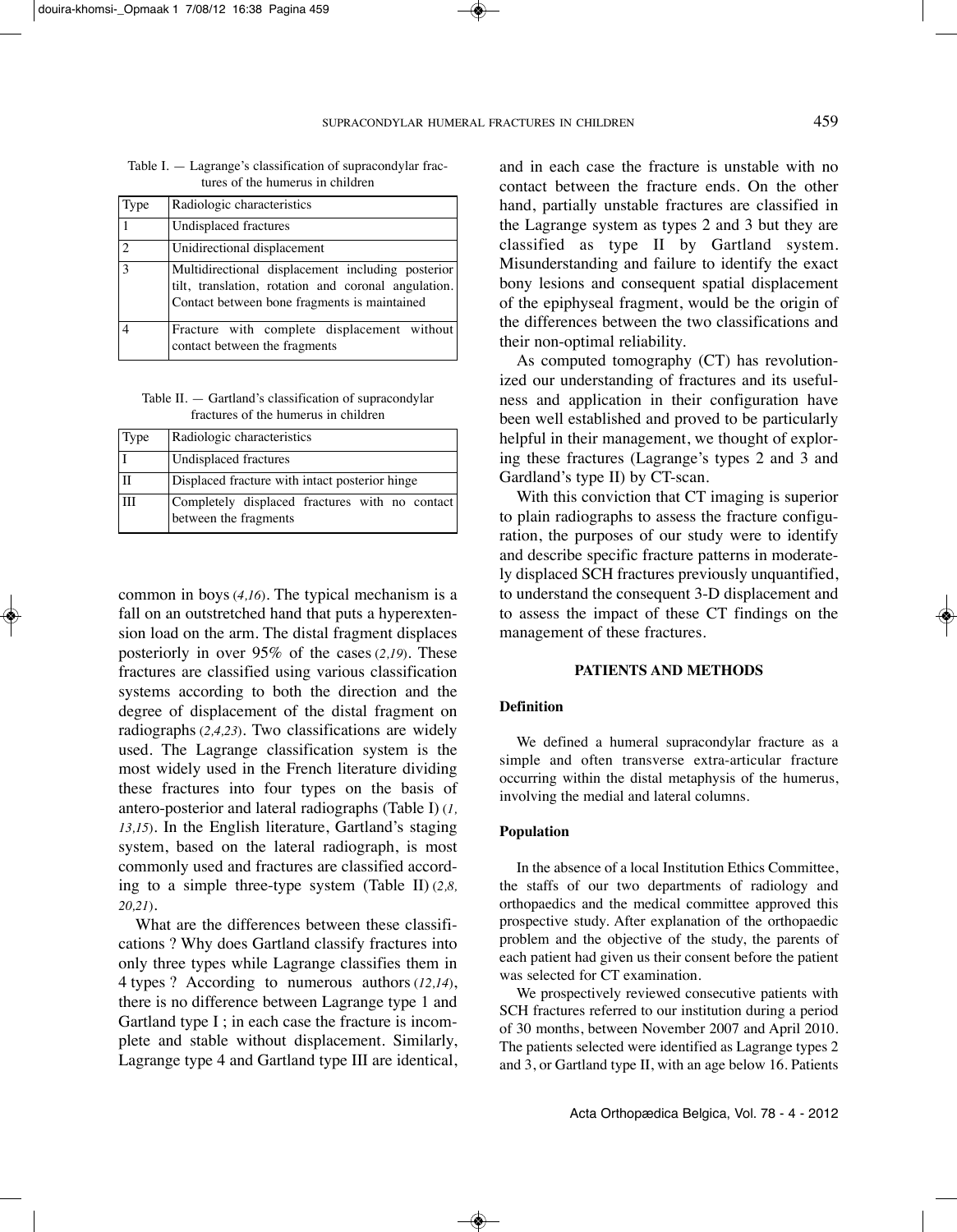having Gartland type I and III fractures (Lagrange type 1 and 4) were excluded from the study. As previously mentioned, these types do not raise problems of classification or comprehension.

All patients were imaged using conventional radiography with antero-posterior (AP) and lateral projection of the injured elbow, sometimes completed by oblique views. CT was performed when the plain radiographs were not clear enough to understand the displacement and to allow planning for the management of the injury. It was discussed case by case by paediatric orthopaedic surgeons and paediatric radiologists in order to study the child's benefit at the expense of an acceptable irradiation. The mean time between CT scan and plain radiographs was 10 hours (range : 2 to 12 hours).

## **CT examination**

All CT images were performed using a standard protocol with a 6-slice CT scanner (SOMATOM EMOTIOn 6, Siemens Medical System, Germany). Collimation and table feed were  $6 \times 1$  mm, rotation time 1s, pitch 1, slice thickness 1.25 mm, reconstruction increment 0.6 mm and reconstruction Field Of View (FOVmm : 150 × 150) with a matrix of 512. The tube voltage was set at 110 kV, the exposure time/tube current product was 30-50 mAs and the resulting CTDIvol for this protocol was 3.6 mGy/cm in average. The patient was placed in the prone position on the CT table-top with the arm raised above the head, in the so-called Superman position. Scanning extended from the distal one-third of the humerus to the elbow joint space. Most of the patients were immobilized by using a specific holder during the examination to reduce motion artifact. An initial planning image was obtained with a thin-section technique and the acquisition direction was cranio-caudal. For each CT examination, care was taken to optimize the selection of the kV and mAs according to the patient's body morphotype and to apply the dose reduction system (CARE Dose 4D : real time mAs modulation according to patient profile). Patients did not receive intravenous injection of contrast material.

## **Image analysis**

Analysis was performed on the CT workstation. The multiplanar reformatted (MPR) images using sharp (B70), and the three-dimensional volume-rendering technique (VRT) images using smooth (B30) were systematically performed. MPR images were performed in coronal, sagittal and oblique planes to define the fracture

extent in each plane, whereas 3D images were used to view the bone elbow structure as a volume.

To analyze the image quality, two segments were defined in the distal part of the humerus : medial and lateral columns which were connected by a thin segment of bone between the coronoid fossa anteriorly and the olecran fossa posteriorly. The CT interpretation focused on the study of the two cortices (anterior and posterior) of each column in order to analyze the cortical surface continuity, the type of its fracture (complete or greenstick) and the spatial direction of the displacement.

A paediatric radiologist interpreted all CT images. The results were discussed in an interdisciplinary colloquium with paediatric orthopaedist surgeons and compared to the radiographic findings before interventional procedure.

# **RESULTS**

There were 63 patients in the study group with a male predominance (42 boys and 21 girls aged between 3 and 14 years). Majority of the fractures were caused by falls. Oblique radiographs were obtained in addition to AP and lateral views in 29 cases. Using Lagrange's system, 16 had SCH fracture type 2 with unidirectional displacement, and 47 had type 3 with multidirectional displacement.

CT-scans were performed in 32 of 63 patients. When analysing CT scans, we noted the following :

- In Lagrange type 2 ( $n = 6$ ), the angulation was mainly posterior, and the posterior cortices of the medial and lateral columns were in continuity but were bent (greenstick fracture). However, the anterior cortex was completely broken. Displacement was only noted in the sagittal plane and there was no malrotation (Fig. 1  $\&$  2).
- In Lagrange type 3 ( $n = 26$ ), the displacement was multidirectional, including posterior tilt, translation, rotation and coronal angulation. However, the contact between bone fragments was maintained. CT-scan enabled us to distinguish two subtypes :
	- The first subtype  $(n = 12)$  had fracture of both the anterior and posterior cortices of the lateral column which was completely displaced, resulting in an unstable column. Yet, the medial column maintained its stability by preserving the continuity of its posterior cortex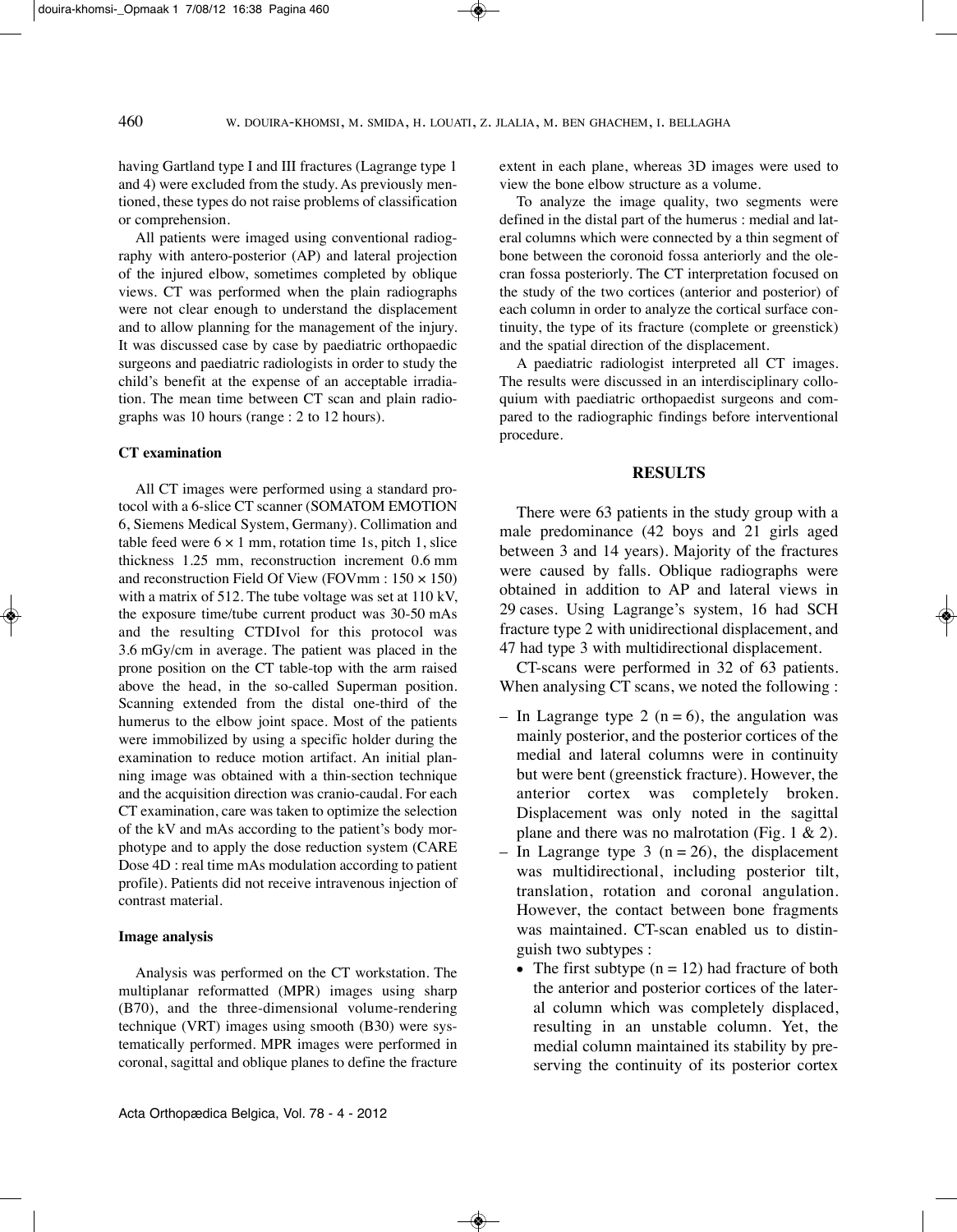

*Fig. 1.* — Plain radiographs of a 4-year-old boy with a Gartland and Lagrange type  $2\overline{SCH}$ . The AP view shows a slight displacement (20 degrees angulation) ; the lateral view shows a slight posterior angulation of the distal fracture fragment.



*Fig. 2.* — Three-dimensional volume–rendered CT images of the elbow performed after plain radiographs (same patient as in Fig. 1). Volume-rendered 3D CT images (anterior, posterior and lateral views). CT images show fracture angulation with bent posterior cortex of the two columns.

which was bent. This medial column represented the stable column and its posterior cortex thus represented a hinge and an axis which permitted the rotation displacement (Fig.  $3 \& 4$ ).

• In the second type  $(n = 14)$ , the medial column was completely displaced with a complete fracture of both its anterior and posterior cortices. This medial column represented the unstable column. The lateral column was the stable column with a complete fracture of its anterior cortex and a bending of its posterior cortex resulting in a malrotation in the coronal plane (Fig.  $5 & 6$ ).

Based on these observations, one of the authors (MS) started lateral percutaneous pin fixation under



*Fig. 3.* — Plain radiographs (AP, oblique and lateral views) of 3-year-old boy with type 3 Lagrange displaced SCH fracture of the left elbow (Gartland type 2). Fracture is displaced with moderate posterior angulation and malrotation ; some contact remains between fragments.



*Fig. 4.* — Three-dimensional volume–rendered CT images of the elbow performed after plain radiographs (same patient in Fig. 3). Volume-rendered 3D CT images (posterior, anterior and lateral views). Complete split up of the 2 cortices (anterior and posterior) of the lateral column's making this column completely unstable. The medial column is partially stable with a moderate posterior angulation and a maintained continuity of its posterior bent cortex.

fluoroscopic control using a single pin, instead of two or three (*5,7,9,22*), after closed reduction for these greenstick SCH fractures. Intraoperative dynamic imaging was used to study the immediate stability of the fractures. This single and simple pin fixation was sufficient to stabilize the fracture in all the cases with good radiological and functional results at a mean follow-up of 16 months (Fig. 7a & 7b). We think that this new strategy of using a single pin may reduce the duration of surgery and the risk of pin-related complications.

# **DISCUSSION**

Supracondylar humeral fractures are common injuries in children ; they are generally considered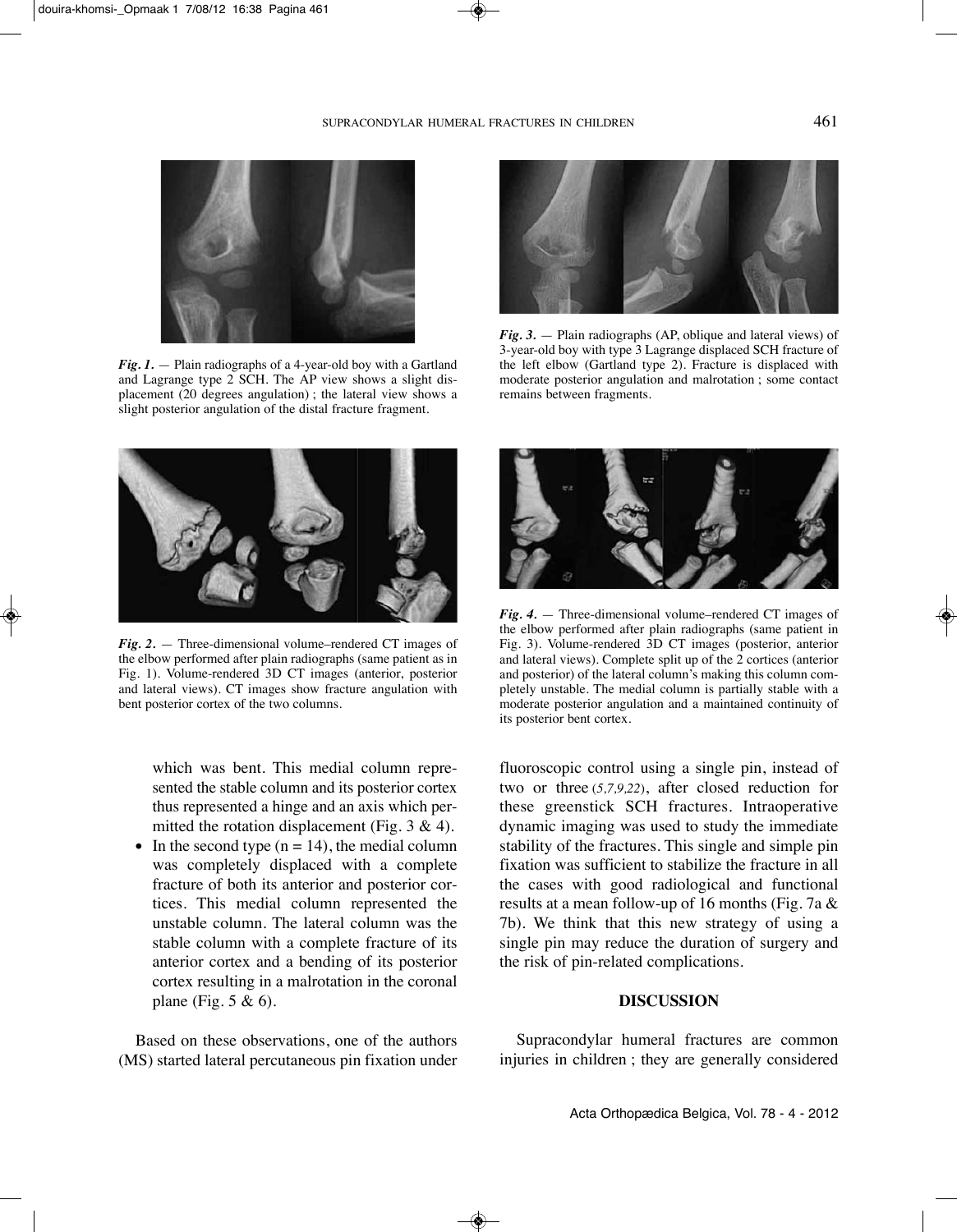

*Fig. 5.* — Plain radiographs (oblique and lateral views) of 3 year-old boy with Lagrange type 3 right SCH displaced fracture (Gartland type 2). Fracture is displaced with angulation, but maintains an intact cortical hinge posteriorly.



*Fig.* 6. — Three-dimensional volume-rendered CT images. same patient as in Fig. 6 (Anterior, lateral, posterior and oblique views). Instability of the medial column and a partial bent posterior cortex of the lateral column which permit a malrotation in the coronal plane.

difficult to evaluate and to manage with plain radiography (*22,24*). They occur in children at different ages, mostly between 2 and 8 years of age (mean : 6 years) (*7,14,16*). Diagnosis is suspected based on clinical findings, and plain radiographs represent the most important tool for initial fracture diagnosis (*3,7,11,14*). The gold standard for initial evaluation is an AP view of the elbow in full extension and a lateral view in 90° flexion and a neutral position of the forearm. When fracture visualization remains unclear, oblique views may be helpful and may deliver more information.

In our study, standard radiographs were inaccurate owing to the difficulty to evaluate the degree of 3-D displacement, and to assess the exact location and extent of the fracture as well as its type.



*Fig. 7.* — Postoperative plain radiograph of the patient in Figures 3 and 4. AP and lateral views taken six weeks postoperatively showing good reduction and consolidation (8a : Before and 8b : after removal of pins).

Several classifications have been proposed, all based on two-dimensional radiographic analysis of these 3-D fractures and anatomy complexity (*4,5,12,14,20,22*). For the most part, these classifications do not reflect an underlying explanation or concept of bony injuries, which may be helpful in understanding the disparate patterns of 3-D bony displacement, which characterize the moderately displaced fractures.

The most used classifications are those of Lagrange and of Gartland, based on the analysis of the degree of displacement and angulation in both coronal and sagittal planes, but they do not consider the rotary displacement (*2,3,5,12,14,19,21,24*). As a consequence, the majority of authors overlook this important component of the displacement. To our knowledge, there have been no previous studies analyzing the component of rotation in displaced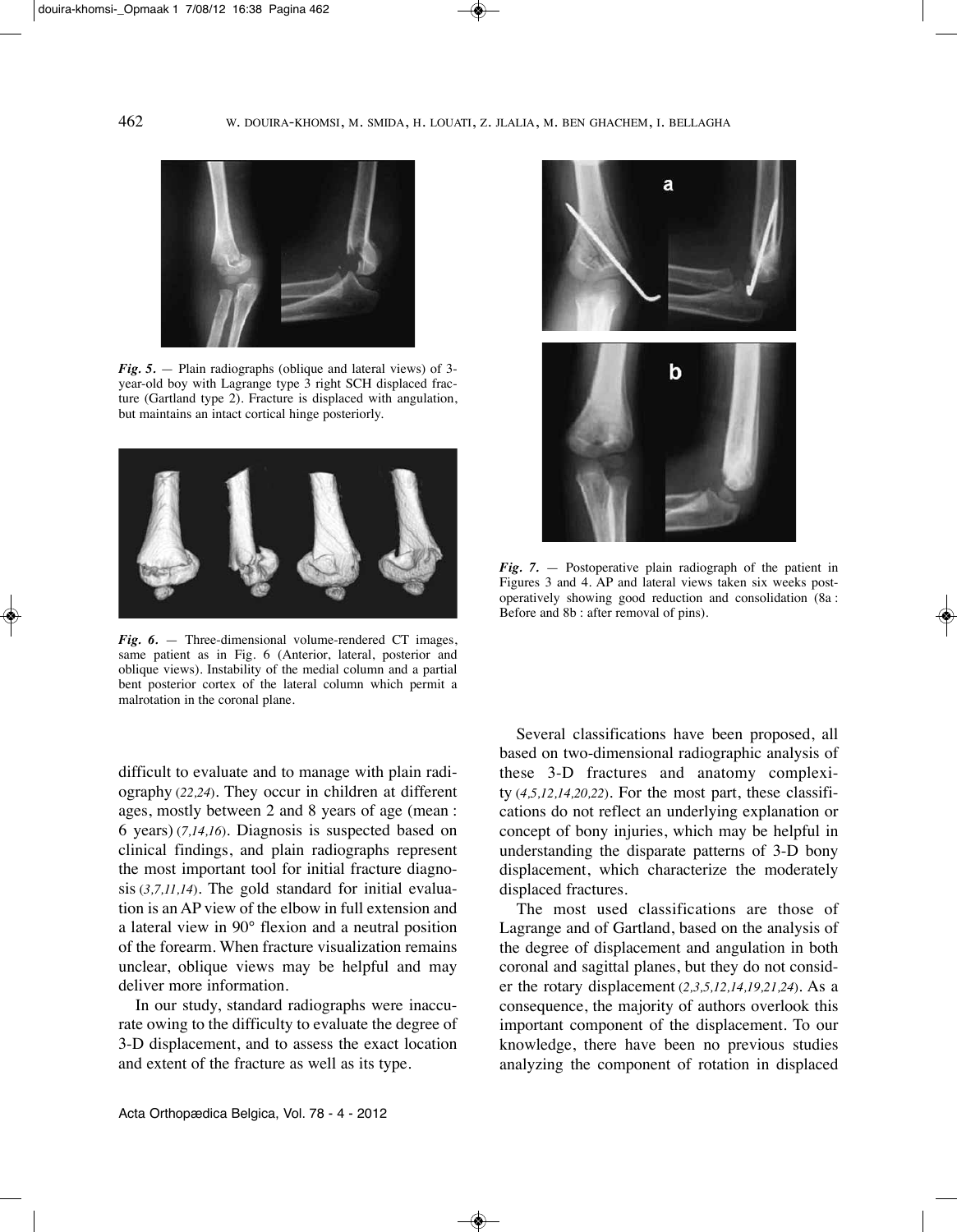paediatric extension type supracondylar humeral fractures and its possible effect on treatment.

Wilkins modified the Gartland classification system and paid attention to unreported fracture types and greenstick fracture in type II. This author was first to describe this particular and common paediatric bone lesion in SCH fractures and he split up the Gartland type II into 2 subtypes : IIA with only sagittal posterior displacement and IIB with a rotary displacement (*2,10*). However Wilkins did not suggest any anatomical explanation for these 2 subtypes of displacement and his modified classification remains remains purely descriptive, without any therapeutic impact.

Attempting to reach the optimal understanding of the anatomical bone lesions and so the optimal classification of SCH fractures, we explored SCH fractures by CT-scan. In fact, CT has now become the technique of choice for imaging acute extremity trauma in many radiology departments. On the other hand, spiral CT has the advantage of rapid scanning time and 3D post-processing capabilities. To our knowledge, there have been no previous studies using CT-scan in exploring paediatric SCH fractures.

The 3-D CT construction has given us a much clearer view of the fracture patterns. The 32 CTscans carried out allowed us to better understand these partially unstable fractures with special emphasis on the rotary component of the displacement, which is usually difficult to analyze on plain radiographs because of the complexity of the anatomy of the distal part of humerus. This procedure enabled us to distinguish three subgroups of partially displaced SCH fracture in the population studied. In the first subtype, only the anterior cortices of the 2 columns are completely fractured ; the 2 posterior cortices are continuous but have greenstick fractures. In the other two subtypes, there is a complete fracture of 3 cortices : 2 anterior and one posterior, and only one column (medial or lateral) preserves a continuous posterior cortex with a greenstick fracture.

The use of CT-scan has facilitated our understanding of the spatial displacement in extension type SCH fractures in children. This is, as far as we know, the first study evaluating the 3-D displacement and bone lesions of SCH fracture using CT scans. Several authors reported the value of CTscan in classifying other fractures (*10,18*), but no study had evaluated the diagnostic accuracy of CT in the staging of SCH fractures in children.

Our CT-scan findings have provided an explanation for Gartland's modified classification (Wilkins's classification). We were also able to show the different components of the displacement. This allowed us to adapt an adequate therapeutic care and to propose a new therapeutic guideline relying on the stability of the columns.

Our study has however not resulted in the proposal of a new classification, as the reliability of our findings should be confirmed by further investigations on larger numbers of patients. The study is ongoing, and may soon result in a simple, accurate and reliable 3-dimensional classification which may find general acceptance. This will also have an impact on treatment.

Economic factors and radiation exposure may limit the use of CT scan. We think that economics must not be the only factor that influences the choice of the imaging technique. Concerning radiation exposure, the radiation dose associated with CT examination of the elbow was usually low in our study. Furthermore, this approach is not to be systematically used in all SCH fractures and it should be reserved to cases in which the analysis of plain radiographs is difficult.

# **CONCLUSION**

Based on this study, we believe that CT scan could be the imaging technique of choice to evaluate some moderately displaced supracondylar humeral fractures in children when plain radiographs are insufficient to assess the rotary displacement. The experience gained from identifying the 3-D patterns of these fractures helped us to bring both classifications closer together (Lagrange's type 2 and 3 are represented by Gartland's type II). Besides, understanding the SCH fracture in three dimensions may potentially have a beneficial influence on the choice of the surgical procedures.